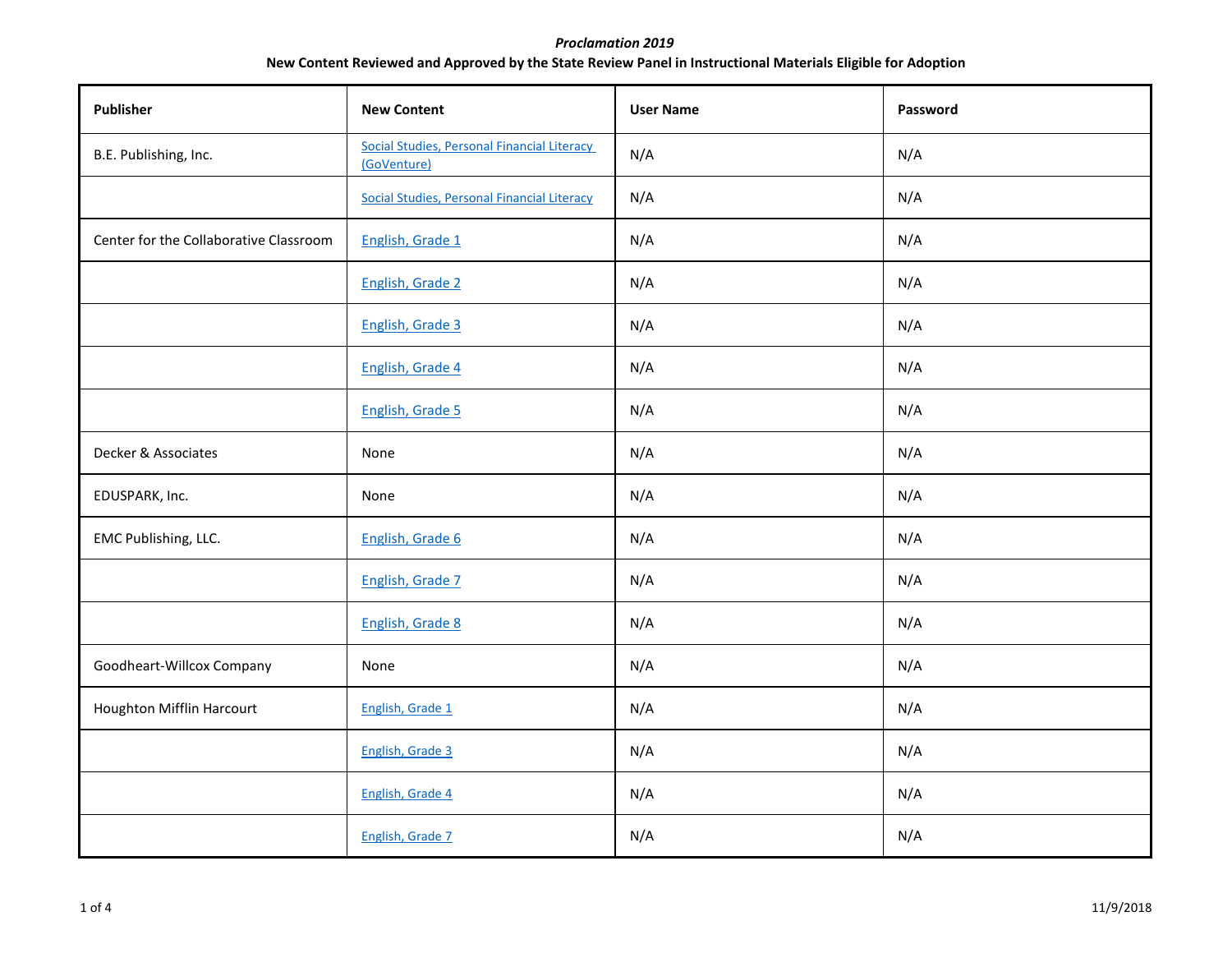## *Proclamation 2019*  **New Content Reviewed and Approved by the State Review Panel in Instructional Materials Eligible for Adoption**

| Publisher                                                | <b>New Content</b>    | <b>User Name</b> | Password |
|----------------------------------------------------------|-----------------------|------------------|----------|
| Houghton Mifflin Harcourt (continued)                    | Spanish, Kindergarten | N/A              | N/A      |
|                                                          | Spanish, Grade 3      | N/A              | N/A      |
| InterEthnic, LLC.                                        | None                  | N/A              | N/A      |
| Imagination Station, Inc.,/Istation                      | None                  | N/A              | N/A      |
| Learning A-Z, LLC.                                       | None                  | N/A              | N/A      |
| Learning Without Tears                                   | None                  | N/A              | N/A      |
| McGraw-Hill School Division                              | English, Kindergarten | N/A              | N/A      |
|                                                          | English, Grade 1      | N/A              | N/A      |
|                                                          | English, Grade 4      | N/A              | N/A      |
|                                                          | English, Grade 5      | N/A              | N/A      |
|                                                          | English, Grade 6      | N/A              | N/A      |
|                                                          | Spanish, Kindergarten | N/A              | N/A      |
|                                                          | Spanish, Grade 4      | N/A              | N/A      |
|                                                          | Spanish, Grade 5      | N/A              | N/A      |
| Pearson Education, Inc., publishing as<br>Scott Foresman | English, Grade 2      | txk5review       | pearson1 |
|                                                          | English, Grade 3      | txk5review       | pearson1 |
|                                                          | English, Grade 4      | txk5review       | pearson1 |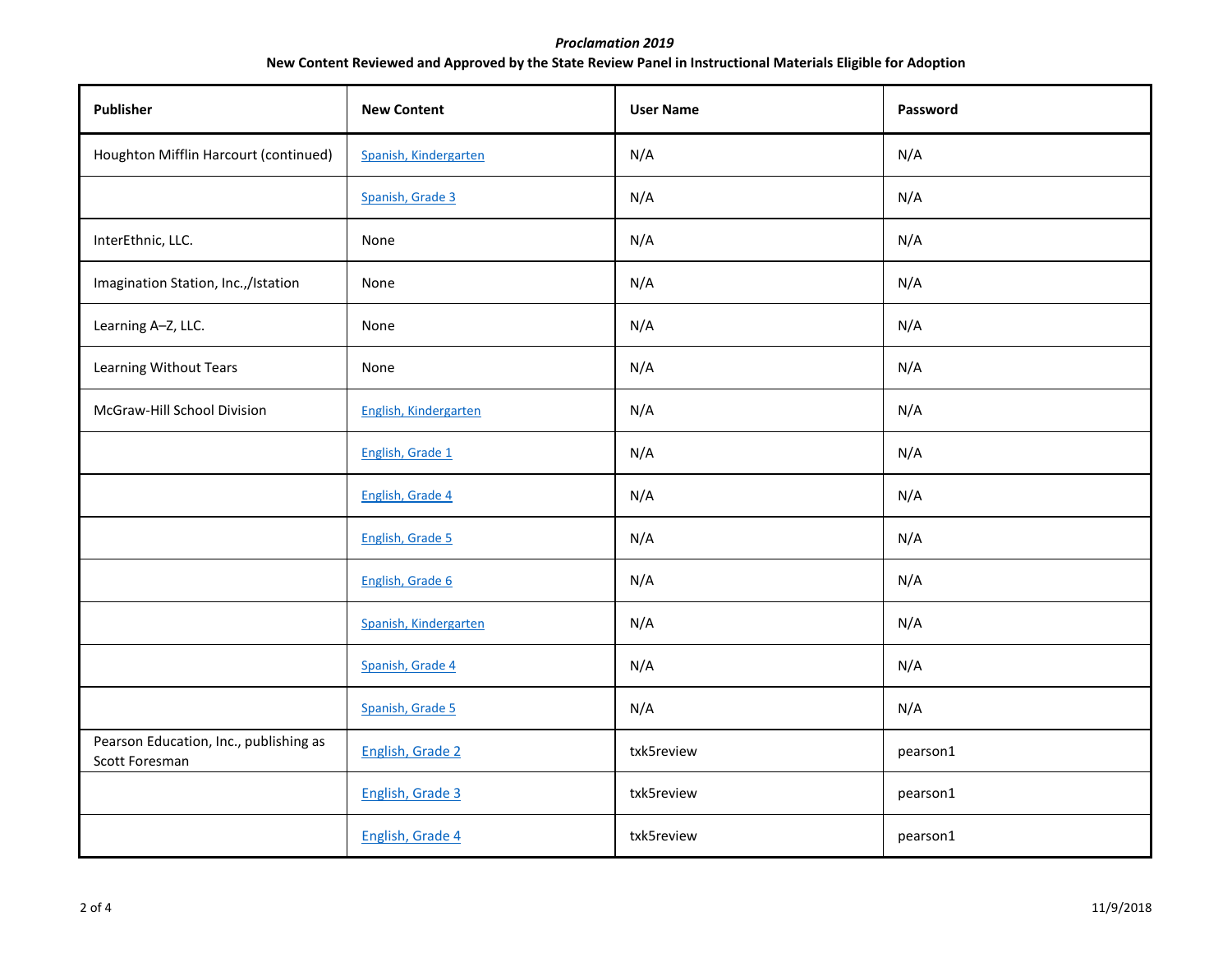## *Proclamation 2019*  **New Content Reviewed and Approved by the State Review Panel in Instructional Materials Eligible for Adoption**

| Publisher                                                            | <b>New Content</b>    | <b>User Name</b> | Password |
|----------------------------------------------------------------------|-----------------------|------------------|----------|
| Pearson Education, Inc., publishing as<br>Scott Foresman (continued) | English, Grade 5      | txk5review       | pearson1 |
|                                                                      | Spanish, Kindergarten | txk5review       | pearson1 |
|                                                                      | Spanish, Grade 1      | txk5review       | pearson1 |
|                                                                      | Spanish, Grade 2      | txk5review       | pearson1 |
|                                                                      | Spanish, Grade 3      | txk5review       | pearson1 |
|                                                                      | Spanish, Grade 4      | txk5review       | pearson1 |
|                                                                      | Spanish, Grade 5      | txk5review       | pearson1 |
| Pearson Education, Inc., publishing as<br><b>Prentice Hall</b>       | English, Grade 7      | txmsreview       | pearson1 |
| Perfection Learning Corporation                                      | English, Grade 7      | N/A              | N/A      |
|                                                                      | English, Grade 8      | N/A              | N/A      |
| Ramsey Education (The Lampo Group,<br>LLC.                           | None                  | N/A              | N/A      |
| StrongMind                                                           | English, Grade 6      | N/A              | N/A      |
|                                                                      | English, Grade 7      | N/A              | N/A      |
|                                                                      | English, Grade 8      | N/A              | N/A      |
| Tanglewood Publishing, LLC.                                          | English, Grade 8      | N/A              | N/A      |
| The College Board                                                    | None                  | N/A              | N/A      |
| The Curriculum Center for Family and<br><b>Consumer Sciences</b>     | None                  | N/A              | N/A      |